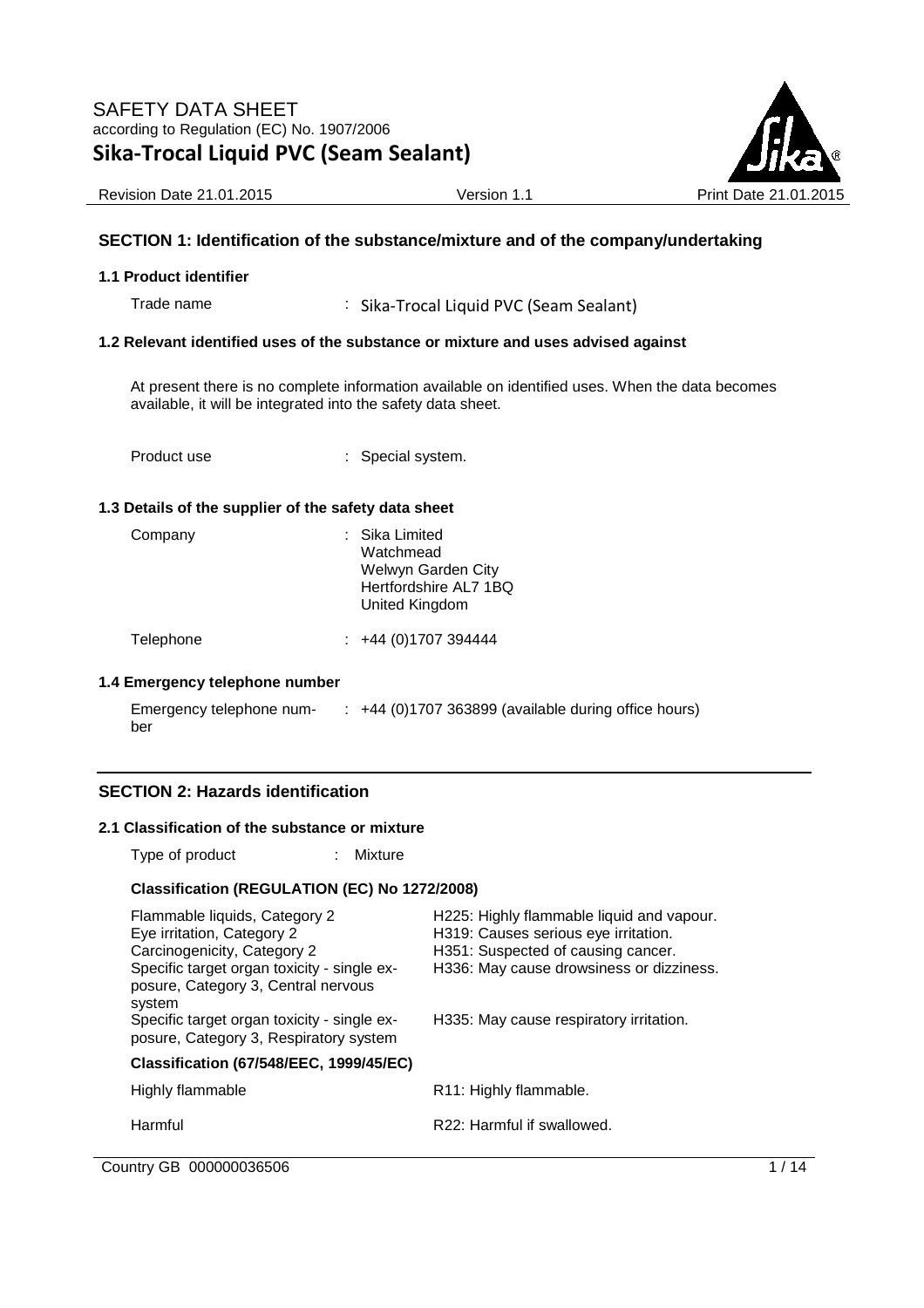

| Revision Date 21.01.2015                 |                                                                                            | Version 1.1                                                                                                                                                                                                                                                                                             | Print Date 21.01.2015 |
|------------------------------------------|--------------------------------------------------------------------------------------------|---------------------------------------------------------------------------------------------------------------------------------------------------------------------------------------------------------------------------------------------------------------------------------------------------------|-----------------------|
| Carcinogenic Category 3                  |                                                                                            | R40: Limited evidence of a carcinogenic effect.                                                                                                                                                                                                                                                         |                       |
| Irritant                                 |                                                                                            | R36/37: Irritating to eyes and respiratory system.                                                                                                                                                                                                                                                      |                       |
|                                          |                                                                                            | R19: May form explosive peroxides.                                                                                                                                                                                                                                                                      |                       |
|                                          | ness.                                                                                      | R67: Vapours may cause drowsiness and dizzi-                                                                                                                                                                                                                                                            |                       |
| 2.2 Label elements                       |                                                                                            |                                                                                                                                                                                                                                                                                                         |                       |
| Labelling (REGULATION (EC) No 1272/2008) |                                                                                            |                                                                                                                                                                                                                                                                                                         |                       |
| Hazard pictograms                        |                                                                                            |                                                                                                                                                                                                                                                                                                         |                       |
| Signal word                              | Danger                                                                                     |                                                                                                                                                                                                                                                                                                         |                       |
| <b>Hazard statements</b>                 | H <sub>225</sub><br>H <sub>319</sub><br>H335<br>H336<br>H351                               | Highly flammable liquid and vapour.<br>Causes serious eye irritation.<br>May cause respiratory irritation.<br>May cause drowsiness or dizziness.<br>Suspected of causing cancer.                                                                                                                        |                       |
| Precautionary statements                 | <b>Prevention:</b><br>P <sub>201</sub><br>P210<br>P233<br>P261<br>P281<br><b>Response:</b> | Obtain special instructions before use.<br>Keep away from heat, hot surfaces, sparks,<br>open flames and other ignition sources. No<br>smoking.<br>Keep container tightly closed.<br>Avoid breathing dust/ fume/ gas/ mist/ va-<br>pours/ spray.<br>Use personal protective equipment as re-<br>quired. |                       |
|                                          | $P370 + P378$                                                                              | In case of fire: Use dry sand, dry chemical<br>or alcohol-resistant foam to extinguish.                                                                                                                                                                                                                 |                       |

Hazardous components which must be listed on the label:<br>• 203-726-8 tetrahydrofuran

tetrahydrofuran

#### **2.3 Other hazards**

This mixture contains no substance considered to be persistent, bioaccumulating nor toxic (PBT). This mixture contains no substance considered to be very persistent nor very bioaccumulating (vPvB).

### **SECTION 3: Composition/information on ingredients**

#### **3.2 Mixtures**

### **Hazardous components**

Country GB 000000036506 2/14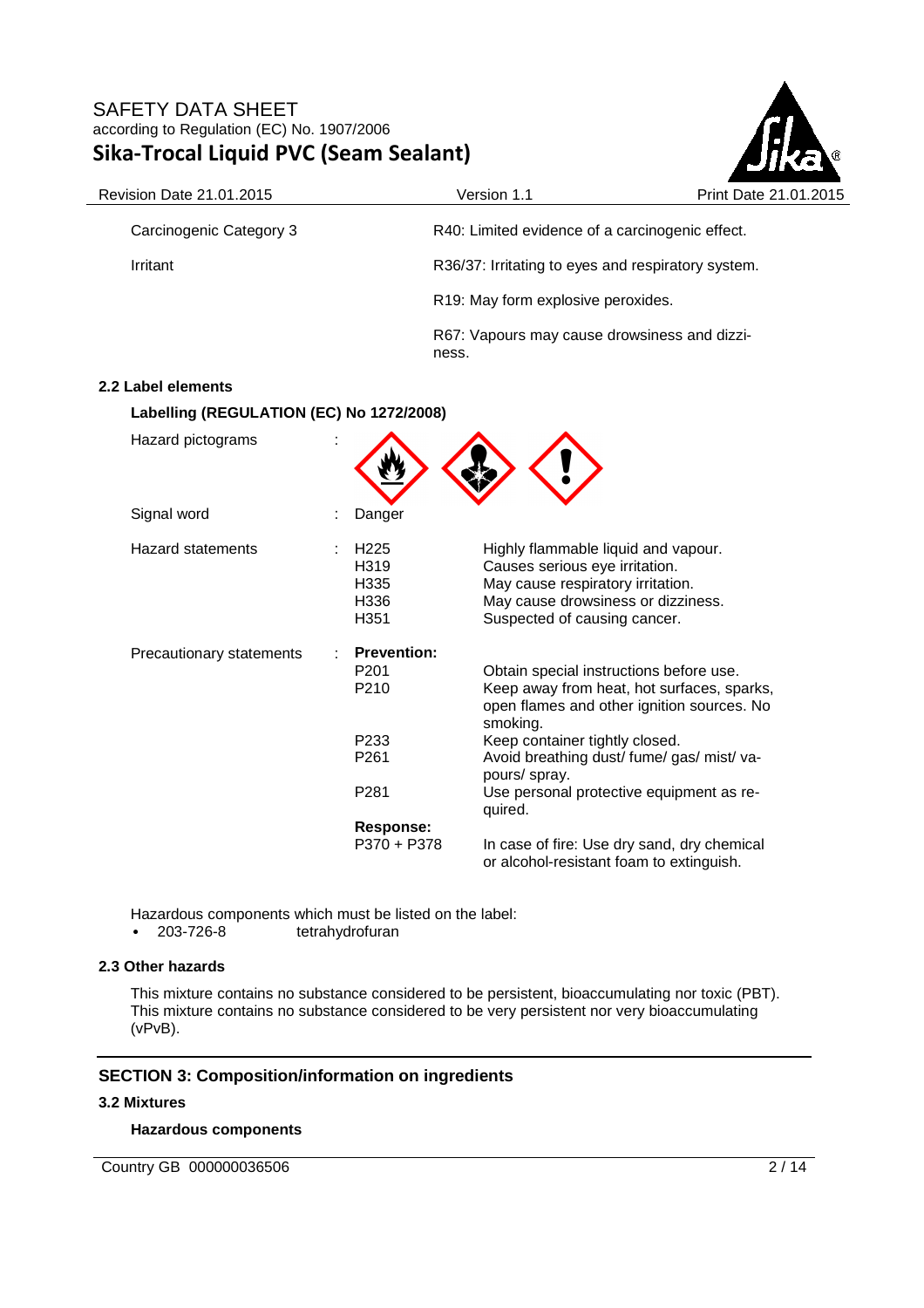

| <b>Chemical Name</b>          | Classification                             | Classification    | Concentration      |
|-------------------------------|--------------------------------------------|-------------------|--------------------|
| CAS-No.                       | (67/548/EEC)                               | (REGULATION       | $\lceil \% \rceil$ |
| EC-No.                        |                                            | (EC) No           |                    |
| <b>Registration number</b>    |                                            | 1272/2008)        |                    |
| tetrahydrofuran               | $F$ ; R <sub>11</sub> -R <sub>19</sub>     | Flam. Liq.2; H225 | $>= 50 - \le 100$  |
| 109-99-9                      | Xi; R36/37                                 | Acute Tox.4; H302 |                    |
| 203-726-8                     | Carc.Cat.3; R40                            | Eye Irrit.2; H319 |                    |
| 01-2119444314-46-XXXX         | Xn; R22                                    | Carc.2; H351      |                    |
| Contains:                     | R67                                        | STOT SE3; H336    |                    |
| methanol $>= 0.1 - \le 0.5$ % |                                            | STOT SE3; H335    |                    |
|                               |                                            |                   |                    |
| cyclohexanone                 | R <sub>10</sub>                            | Flam. Liq.3; H226 | $>= 10 - 20$       |
| 108-94-1                      | Xn; R20                                    | Acute Tox.4; H332 |                    |
| 203-631-1                     |                                            |                   |                    |
|                               |                                            |                   |                    |
| Remarks                       | Substances with a workplace exposure limit |                   |                    |

For the full text of the R-phrases mentioned in this Section, see Section 16. For the full text of the H-Statements mentioned in this Section, see Section 16.

# **SECTION 4: First aid measures**

### **4.1 Description of first aid measures**

| General advice                                                  | : Move out of dangerous area.<br>Consult a physician.<br>Show this safety data sheet to the doctor in attendance.                                                        |  |
|-----------------------------------------------------------------|--------------------------------------------------------------------------------------------------------------------------------------------------------------------------|--|
| If inhaled                                                      | Move to fresh air.<br>Consult a physician after significant exposure.                                                                                                    |  |
| In case of skin contact                                         | : Take off contaminated clothing and shoes immediately.<br>Wash off with soap and plenty of water.<br>If symptoms persist, call a physician.                             |  |
| In case of eye contact                                          | : Immediately flush eye(s) with plenty of water.<br>Remove contact lenses.<br>Keep eye wide open while rinsing.<br>If eye irritation persists, consult a specialist.     |  |
| If swallowed                                                    | : Clean mouth with water and drink afterwards plenty of water.<br>Do not give milk or alcoholic beverages.<br>Never give anything by mouth to an unconscious person.     |  |
| 4.2 Most important symptoms and effects, both acute and delayed |                                                                                                                                                                          |  |
| Symptoms                                                        | Cough<br>Respiratory disorder<br>Excessive lachrymation<br>Loss of balance<br>Vertigo<br>See Section 11 for more detailed information on health effects<br>and symptoms. |  |
| Country GB 000000036506                                         | 3/14                                                                                                                                                                     |  |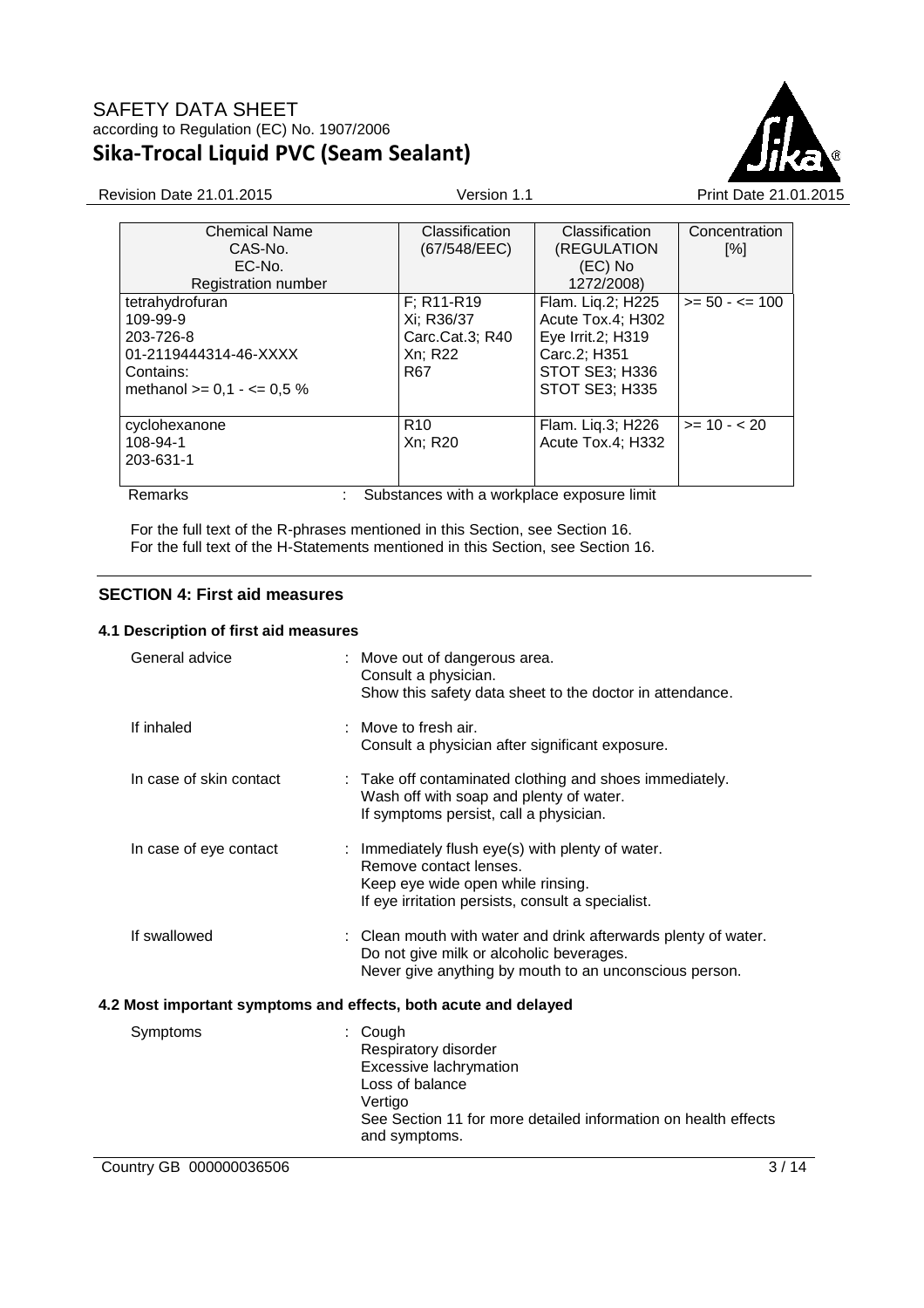Risks : irritant effects



| <b>Revision Date 21.01.2015</b> | Version 1 | <b>Print Da</b> |
|---------------------------------|-----------|-----------------|
|                                 |           |                 |

| 4.3 Indication of any immediate medical attention and special treatment needed |                                                                                           |  |
|--------------------------------------------------------------------------------|-------------------------------------------------------------------------------------------|--|
| Treatment                                                                      | : Treat symptomatically.                                                                  |  |
|                                                                                |                                                                                           |  |
| <b>SECTION 5: Firefighting measures</b>                                        |                                                                                           |  |
| 5.1 Extinguishing media                                                        |                                                                                           |  |
|                                                                                | Suitable extinguishing media : Alcohol-resistant foam, Carbon dioxide (CO2), Dry chemical |  |
| Unsuitable extinguishing<br>media                                              | : Water                                                                                   |  |
| 5.2 Special hazards arising from the substance or mixture                      |                                                                                           |  |
|                                                                                | Hazardous combustion prod- : No hazardous combustion products are known                   |  |

# **5.3 Advice for firefighters**

ucts

| Special protective equipment<br>for firefighters | : In the event of fire, wear self-contained breathing apparatus. |
|--------------------------------------------------|------------------------------------------------------------------|
| Further information                              | : Use water spray to cool unopened containers.                   |

# **SECTION 6: Accidental release measures**

### **6.1 Personal precautions, protective equipment and emergency procedures**

| Personal precautions                                      | : Use personal protective equipment.<br>Remove all sources of ignition.<br>Deny access to unprotected persons.                                                                                     |
|-----------------------------------------------------------|----------------------------------------------------------------------------------------------------------------------------------------------------------------------------------------------------|
|                                                           | Beware of vapours accumulating to form explosive concentra-<br>tions. Vapours can accumulate in low areas.                                                                                         |
| 6.2 Environmental precautions                             |                                                                                                                                                                                                    |
| Environmental precautions                                 | : Prevent product from entering drains.<br>If the product contaminates rivers and lakes or drains inform<br>respective authorities.                                                                |
| 6.3 Methods and materials for containment and cleaning up |                                                                                                                                                                                                    |
| Methods for cleaning up                                   | : Contain spillage, and then collect with non-combustible ab-<br>sorbent material, (e.g. sand, earth, diatomaceous earth, ver-<br>miculite) and place in container for disposal according to local |
| Country GB 000000036506                                   | 14 '<br>41                                                                                                                                                                                         |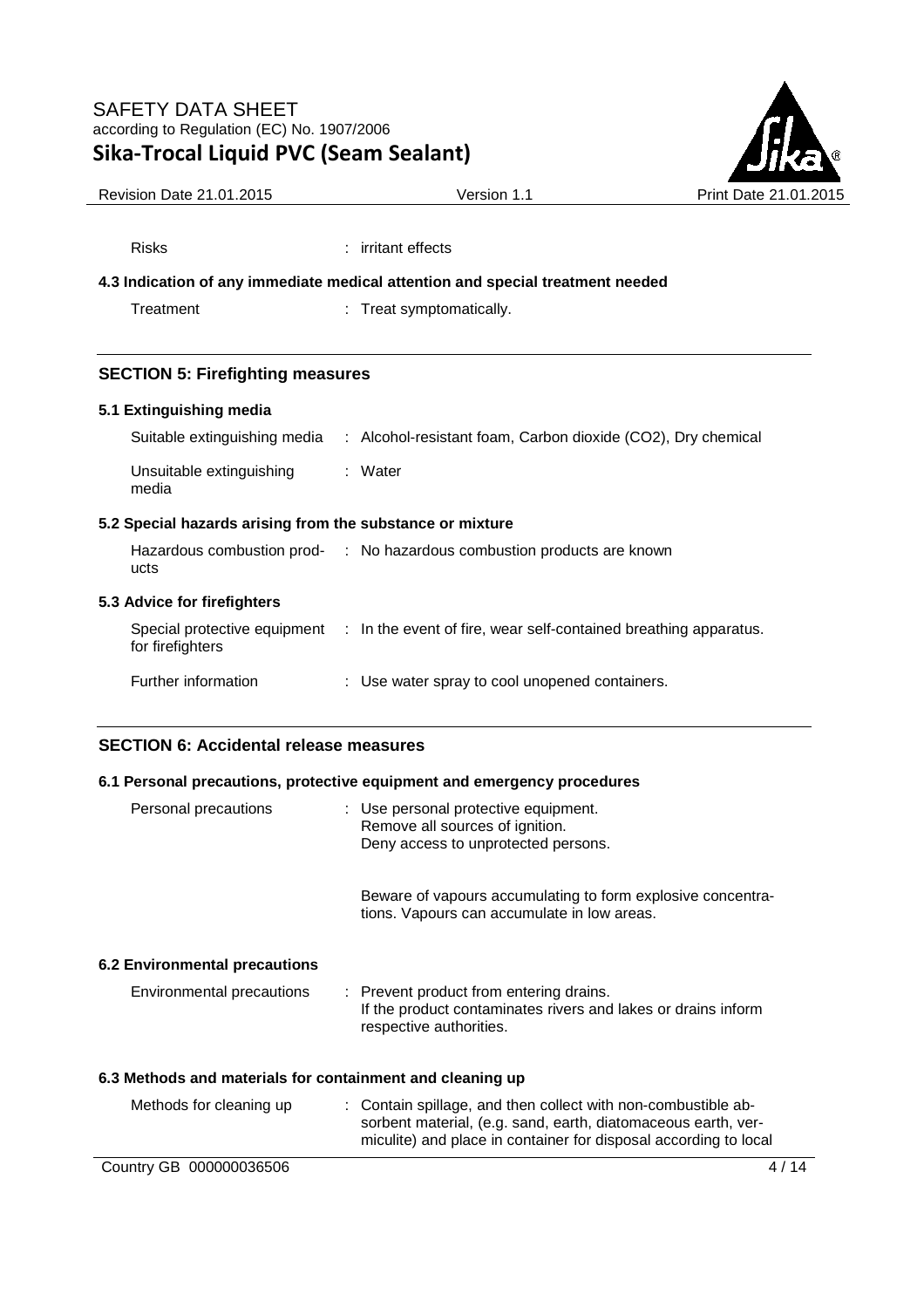

Revision Date 21.01.2015 **Version 1.1** Version 1.1 Print Date 21.01.2015

/ national regulations (see section 13).

## **6.4 Reference to other sections**

For personal protection see section 8.

## **SECTION 7: Handling and storage**

#### **7.1 Precautions for safe handling**

| Advice on safe handling                                          | : Do not breathe vapours or spray mist. Avoid exceeding of the<br>given occupational exposure limits (see section 8). Do not get<br>in eyes, on skin, or on clothing. For personal protection see<br>section 8. Smoking, eating and drinking should be prohibited<br>in the application area. Take precautionary measures against<br>static discharge. Open drum carefully as content may be un-<br>der pressure. Take necessary action to avoid static electricity<br>discharge (which might cause ignition of organic vapours).<br>Follow standard hygiene measures when handling chemical<br>products |
|------------------------------------------------------------------|----------------------------------------------------------------------------------------------------------------------------------------------------------------------------------------------------------------------------------------------------------------------------------------------------------------------------------------------------------------------------------------------------------------------------------------------------------------------------------------------------------------------------------------------------------------------------------------------------------|
| Advice on protection against<br>fire and explosion               | : Use explosion-proof equipment. Keep away from heat, hot<br>surfaces, sparks, open flames and other ignition sources. No<br>smoking. Take precautionary measures against electrostatic<br>discharges.                                                                                                                                                                                                                                                                                                                                                                                                   |
| Hygiene measures                                                 | : Handle in accordance with good industrial hygiene and safety<br>practice. When using do not eat or drink. When using do not<br>smoke. Wash hands before breaks and at the end of workday.                                                                                                                                                                                                                                                                                                                                                                                                              |
| 7.2 Conditions for safe storage, including any incompatibilities |                                                                                                                                                                                                                                                                                                                                                                                                                                                                                                                                                                                                          |
| Requirements for storage<br>areas and containers                 | : Store in cool place. Containers which are opened must be<br>carefully resealed and kept upright to prevent leakage. Store<br>in accordance with local regulations.                                                                                                                                                                                                                                                                                                                                                                                                                                     |
| Other data                                                       | : No decomposition if stored and applied as directed.                                                                                                                                                                                                                                                                                                                                                                                                                                                                                                                                                    |
| 7.3 Specific end use(s)                                          |                                                                                                                                                                                                                                                                                                                                                                                                                                                                                                                                                                                                          |
| Specific use(s)                                                  | : No data available                                                                                                                                                                                                                                                                                                                                                                                                                                                                                                                                                                                      |

# **SECTION 8: Exposure controls/personal protection**

#### **8.1 Control parameters**

**Components with workplace control parameters** 

| Components      | CAS-No.  | Value      | Control parame-<br>ters        | Basis *    |
|-----------------|----------|------------|--------------------------------|------------|
| tetrahydrofuran | 109-99-9 | <b>TWA</b> | 50 ppm<br>$150 \text{ ma/m}$ 3 | 2000/39/EC |

Country GB 000000036506 5 5 / 14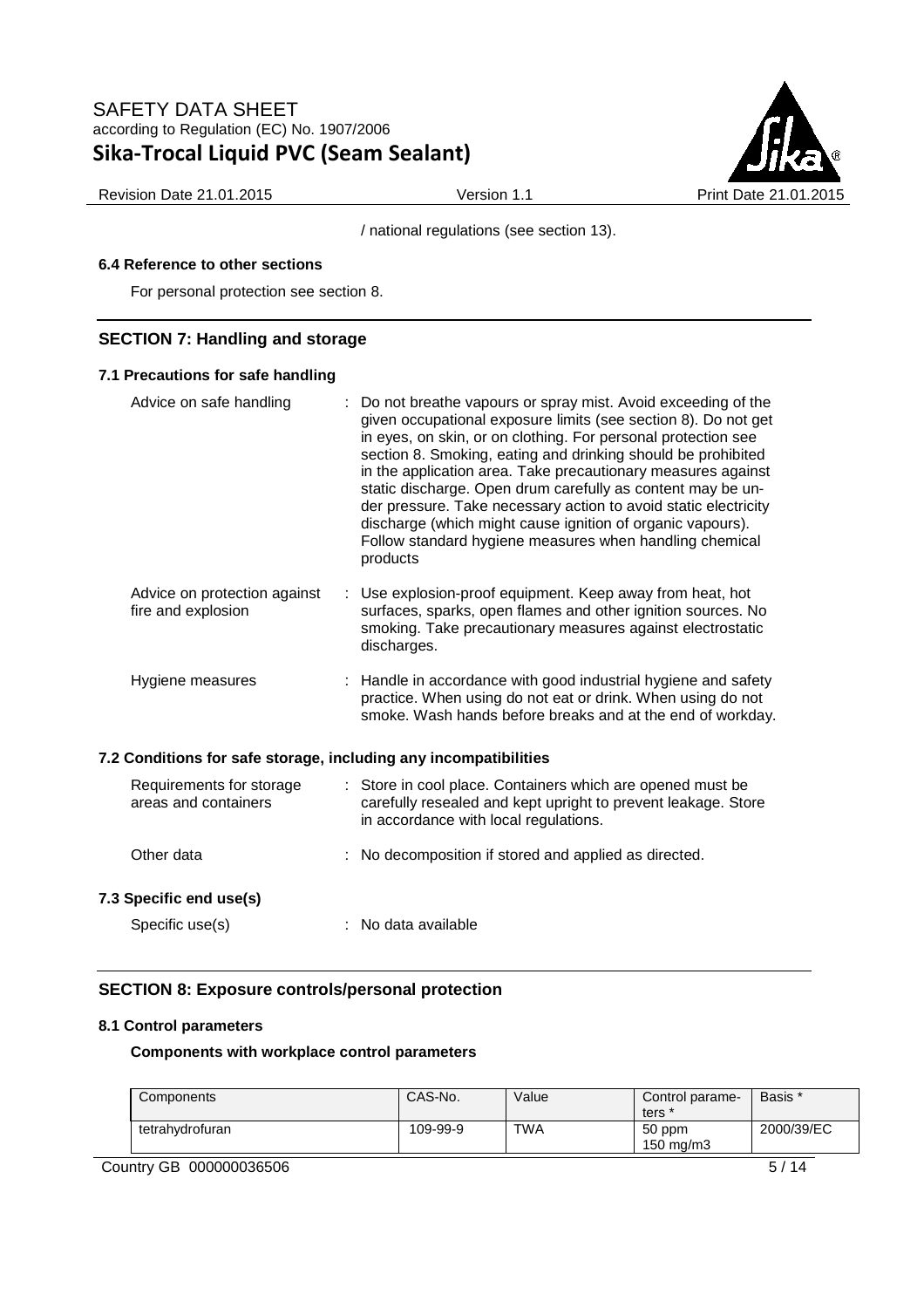

| Revision Date 21.01.2015 | Version 1.1 |             |                        | Print Date 21.01.2015 |  |
|--------------------------|-------------|-------------|------------------------|-----------------------|--|
|                          |             | <b>STEL</b> | $100$ ppm<br>300 mg/m3 | 2000/39/EC            |  |
|                          |             | <b>TWA</b>  | 50 ppm<br>150 mg/m3    | GB EH40               |  |
|                          |             | <b>STEL</b> | $100$ ppm<br>300 mg/m3 | GB EH40               |  |
| cyclohexanone            | 108-94-1    | <b>TWA</b>  | 10 ppm<br>40,8 mg/m3   | 2000/39/EC            |  |
|                          |             | <b>STEL</b> | 20 ppm<br>81,6 mg/m3   | 2000/39/EC            |  |
|                          |             | <b>TWA</b>  | 10 ppm                 | GB EH40               |  |
|                          |             | <b>STEL</b> | 20 ppm                 | GB EH40               |  |

#### **Biological occupational exposure limits**

| Substance name | CAS-No.  | Control parameters                                    | Sampling time | <b>Basis</b>   |
|----------------|----------|-------------------------------------------------------|---------------|----------------|
| cyclohexanone  | 108-94-1 | cyclohexanol:<br>2mmol/mol creati-<br>nine<br>(Urine) | Post shift    | GB EH40<br>BAT |

## **8.2 Exposure controls**

## **Personal protective equipment**

| Eye protection           | : Safety glasses with side-shields<br>Eye wash bottle with pure water                                                                                                                                                                              |
|--------------------------|----------------------------------------------------------------------------------------------------------------------------------------------------------------------------------------------------------------------------------------------------|
| Hand protection          | : Chemical-resistant, impervious gloves complying with an ap-<br>proved standard must be worn at all times when handling<br>chemical products. Reference number EN 374. Follow manu-<br>facturer specifications.                                   |
|                          | Suitable for short time use or protection against splashes:<br>Butyl rubber/nitrile rubber gloves (0,4 mm),<br>Contaminated gloves should be removed.<br>Suitable for permanent exposure:<br>Viton gloves (0.4 mm),<br>breakthrough time > 30 min. |
| Skin and body protection | : Protective clothing (e.g. Safety shoes acc. to EN ISO 20345,<br>long-sleeved working clothing, long trousers). Rubber aprons<br>and protective boots are additionaly recommended for mixing<br>and stirring work.                                |
| Respiratory protection   | Respirator selection must be based on known or anticipated<br>exposure levels, the hazards of the product and the safe work-<br>ing limits of the selected respirator.<br>organic vapor filter (Type A)                                            |
| Country GB 000000036506  | 6/14                                                                                                                                                                                                                                               |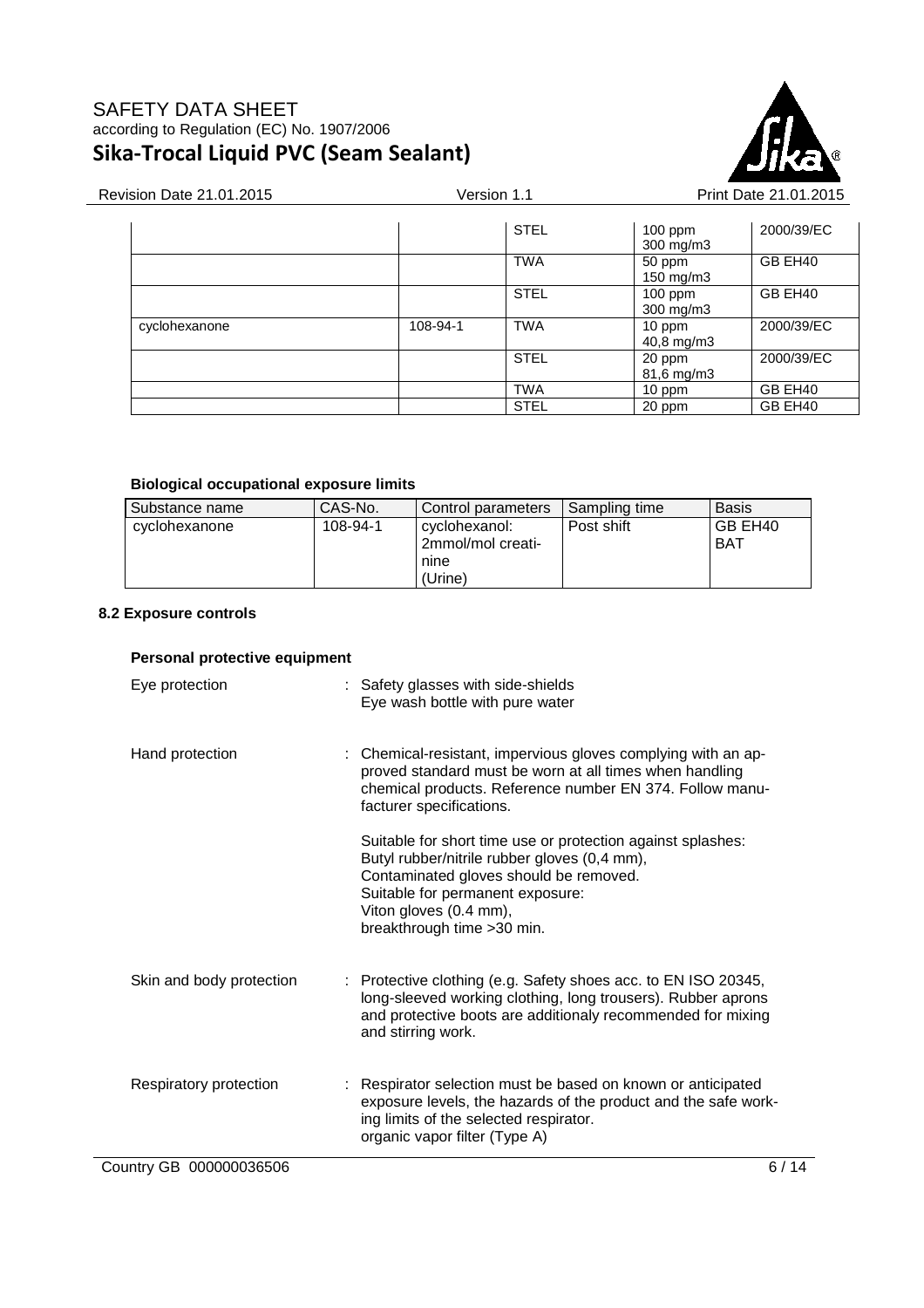

A1: < 1000 ppm; A2: < 5000 ppm; A3: < 10000 ppm Ensure adequate ventilation. This can be achieved by local exhaust extraction or by general ventilation. (EN 689 - Methods for determining inhalation exposure). This applies in particular to the mixing / stirring area. In case this is not sufficent to keep the concentrations under the occupational exposure limits then respiration protection measures must be used.

#### **Environmental exposure controls**

| General advice | : Prevent product from entering drains.                       |
|----------------|---------------------------------------------------------------|
|                | If the product contaminates rivers and lakes or drains inform |
|                | respective authorities.                                       |

### **SECTION 9: Physical and chemical properties**

#### **9.1 Information on basic physical and chemical properties**

| Appearance                               |    | liquid                       |
|------------------------------------------|----|------------------------------|
| Colour                                   | t  | various                      |
| Odour                                    |    | ether-like                   |
| Odour Threshold                          | t. | No data available            |
| Flash point                              | ÷  | $-1$ °C                      |
| Ignition temperature                     |    | No data available            |
| Lower explosion limit                    | t. | 1 %(V)                       |
| Upper explosion limit                    | t. | 12 %(V)                      |
| Flammability (solid, gas)                | ÷  | No data available            |
| Oxidizing properties                     | ÷  | No data available            |
| Auto-ignition temperature                | ÷  | No data available            |
| рH                                       | t  | Note: not applicable         |
| Melting point/range / Freez-             | ÷  | No data available            |
| ing point<br>Boiling point/boiling range | t. | ca. 65 °C                    |
| Vapour pressure                          |    | ca.200 hPa                   |
| Density                                  | ÷  | ca.0,946 g/cm3<br>at 20 $°C$ |
|                                          |    |                              |

Country GB 000000036506 7/14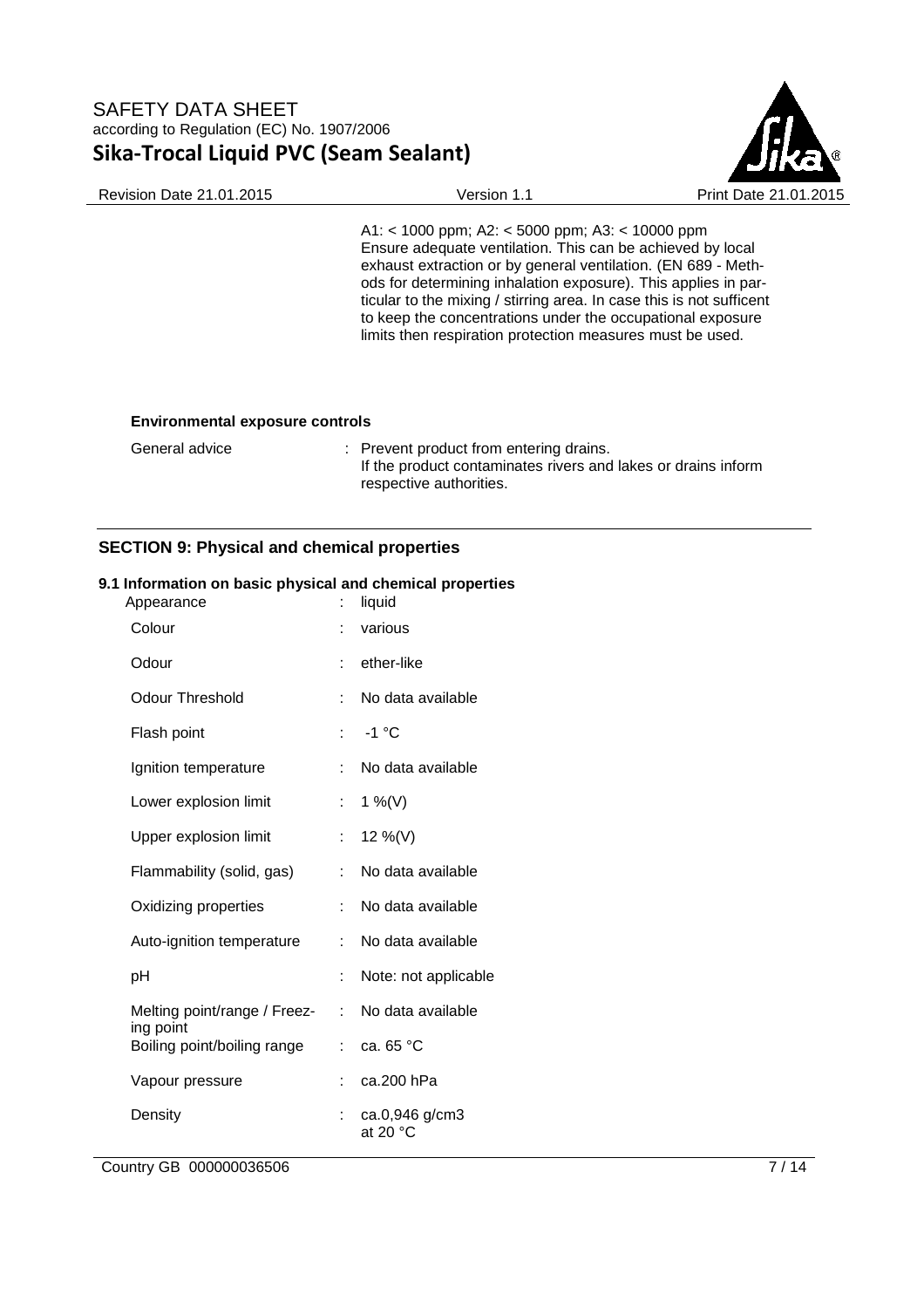

| Water solubility                           | No data available                           |
|--------------------------------------------|---------------------------------------------|
| Partition coefficient: n-<br>octanol/water | No data available                           |
| Viscosity, dynamic                         | No data available                           |
| Viscosity, kinematic                       | $> 20.5$ mm2/s<br>1. L<br>at $40^{\circ}$ C |
| Relative vapour density                    | No data available                           |
| Evaporation rate                           | No data available                           |

#### **9.2 Other information**

No data available

## **SECTION 10: Stability and reactivity**

#### **10.1 Reactivity**

No dangerous reaction known under conditions of normal use.

#### **10.2 Chemical stability**

The product is chemically stable.

#### **10.3 Possibility of hazardous reactions**

| Hazardous reactions             | : Stable under recommended storage conditions. |
|---------------------------------|------------------------------------------------|
|                                 | Vapours may form explosive mixture with air.   |
| <b>10.4 Conditions to avoid</b> |                                                |
| Conditions to avoid             | : Heat, flames and sparks.                     |
|                                 |                                                |

## **10.5 Incompatible materials**

Materials to avoid : No data available

## **10.6 Hazardous decomposition products**

# **SECTION 11: Toxicological information**

### **11.1 Information on toxicological effects**

#### **Acute toxicity**

### **Components:**

**tetrahydrofuran :** 

Acute oral toxicity : LD50 Oral rat: 1.650 mg/kg

Country GB 000000036506 8/14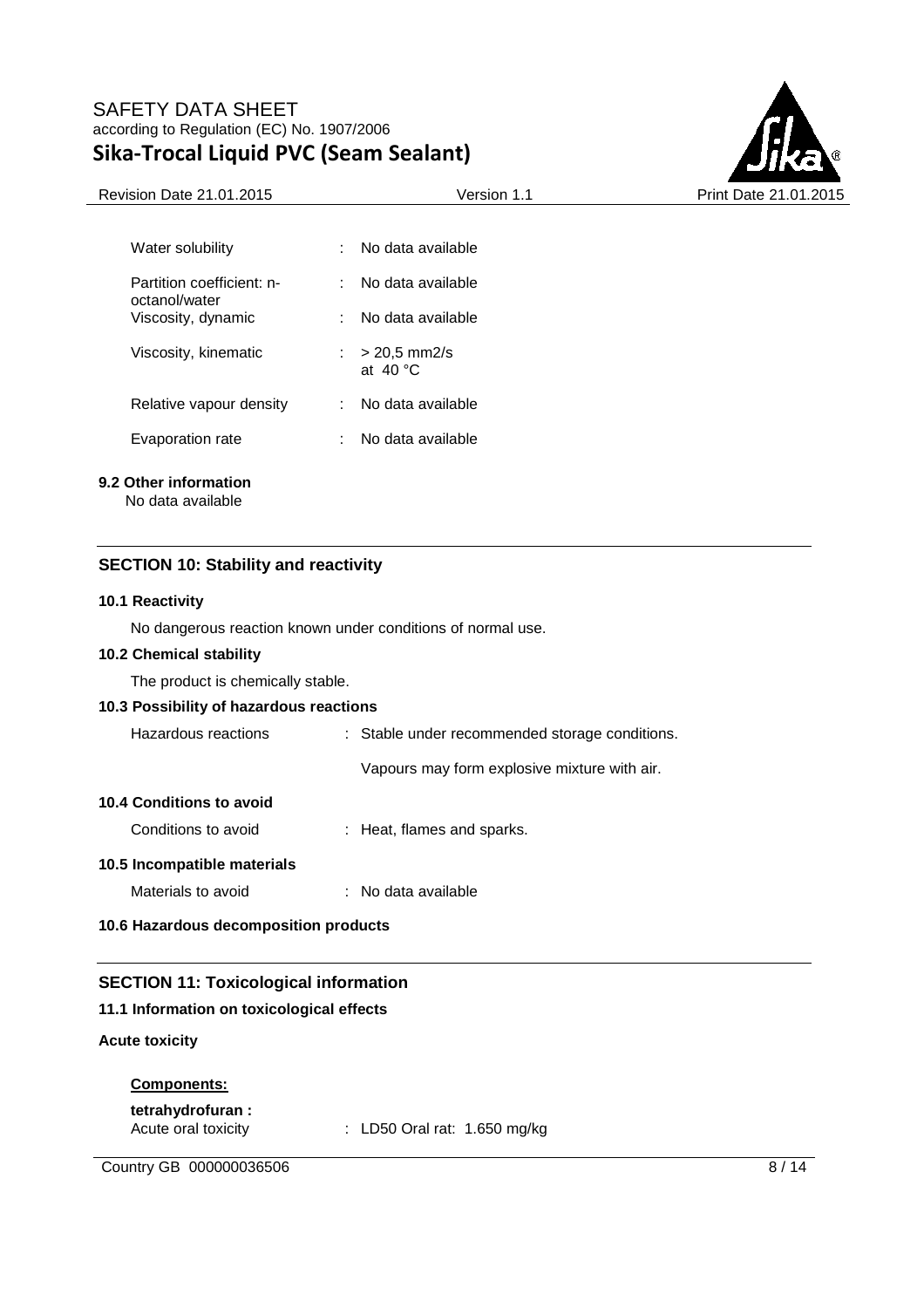

| Acute inhalation toxicity                        | : LC50 rat: 54 mg/l<br>Exposure time: 4 h   |      |
|--------------------------------------------------|---------------------------------------------|------|
| Acute dermal toxicity                            | : LD50 Dermal rat: $> 2.000$ mg/kg          |      |
| cyclohexanone:                                   |                                             |      |
| Acute oral toxicity                              | : LD50 Oral rat: 1.530 mg/kg                |      |
| Acute inhalation toxicity                        | : LC50 rat: 10,7 mg/l<br>Exposure time: 4 h |      |
| Acute dermal toxicity                            | : LD50 Dermal rabbit: 948 mg/kg             |      |
| <b>Skin corrosion/irritation</b>                 |                                             |      |
| <b>Product</b>                                   |                                             |      |
| No data available                                |                                             |      |
| Serious eye damage/eye irritation                |                                             |      |
| <b>Product</b>                                   |                                             |      |
| Causes serious eye irritation.                   |                                             |      |
| Respiratory or skin sensitisation                |                                             |      |
| <b>Product</b>                                   |                                             |      |
| No data available                                |                                             |      |
| Germ cell mutagenicity                           |                                             |      |
| <b>Product</b>                                   |                                             |      |
| Mutagenicity                                     | : No data available                         |      |
| Carcinogenicity                                  |                                             |      |
| <b>Product</b>                                   |                                             |      |
| Carcinogenicity                                  | : Suspected of causing cancer.              |      |
| <b>Reproductive Toxicity/Fertility</b>           |                                             |      |
| Reproductive toxicity                            | : No data available                         |      |
| No data available                                |                                             |      |
| Reproductive Toxicity/Development/Teratogenicity |                                             |      |
| Teratogenicity                                   | : No data available                         |      |
| Country GB 000000036506                          |                                             | 9/14 |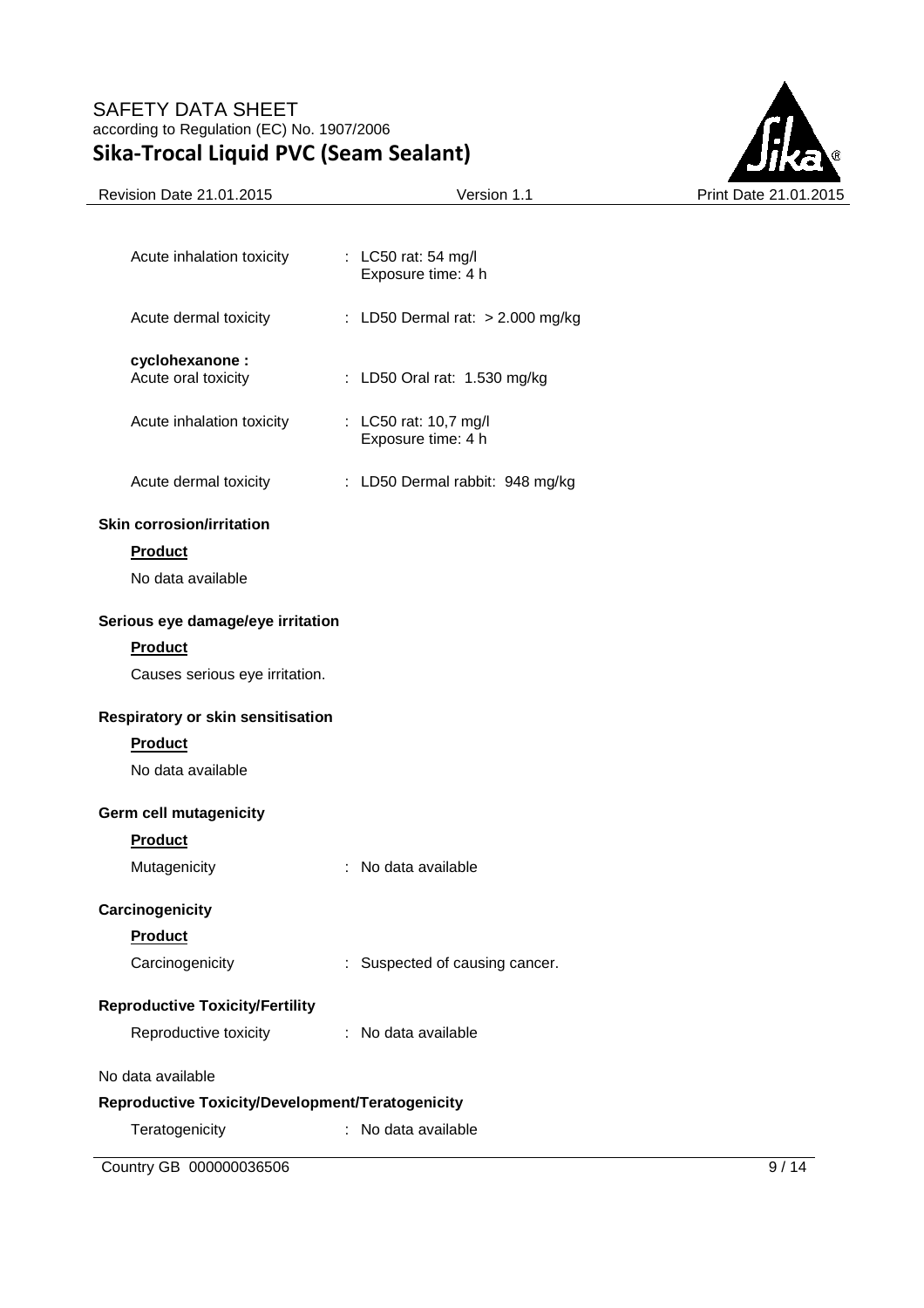

Revision Date 21.01.2015 **Version 1.1** Print Date 21.01

No data available **STOT - single exposure**  No data available **STOT - repeated exposure**  No data available **Aspiration toxicity**  No data available

**SECTION 12: Ecological information** 

# **12.1 Toxicity**

# **Components:**

**cyclohexanone :** 

Toxicity to fish : LC50: 527 mg/l, 96 h, Fish

# **12.2 Persistence and degradability**

No data available

# **12.3 Bioaccumulative potential**

No data available

# **12.4 Mobility in soil**

No data available

# **12.5 Results of PBT and vPvB assessment**

### **Product:**

Assessment : This substance/mixture contains no components considered to be either persistent, bioaccumulative and toxic (PBT), or very persistent and very bioaccumulative (vPvB) at levels of 0.1% or higher.

### **12.6 Other adverse effects**

No data available

# **SECTION 13: Disposal considerations**

### **13.1 Waste treatment methods**

Product : The generation of waste should be avoided or minimized wherever possible.

Country GB 000000036506 10 / 14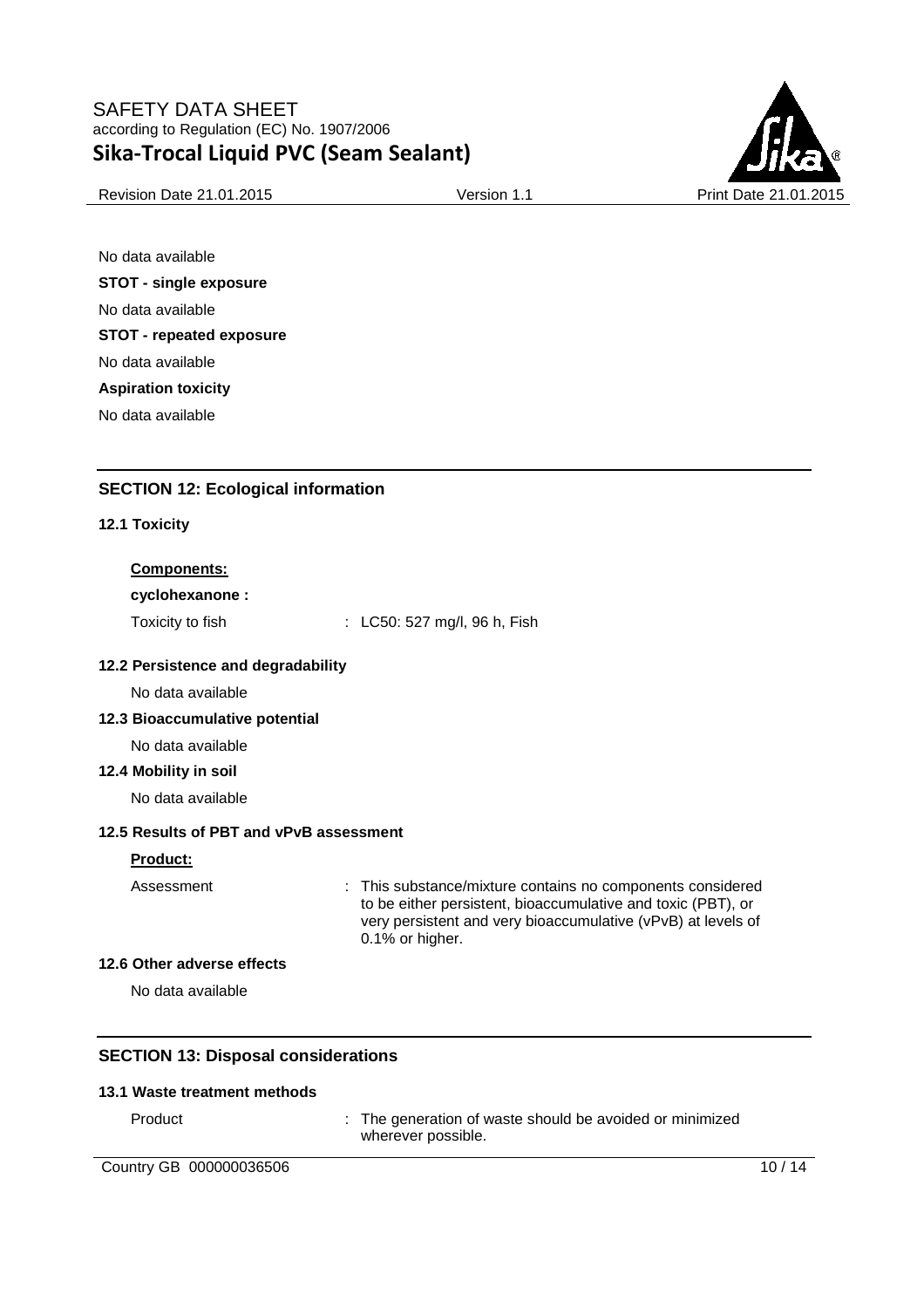

| <b>Revision Date 21.01.2015</b> | Version 1.1                                                                                                                                                                                                                                                                                                                                                                                                                                                                                                                                                                   | Print Date 21.01.2015 |
|---------------------------------|-------------------------------------------------------------------------------------------------------------------------------------------------------------------------------------------------------------------------------------------------------------------------------------------------------------------------------------------------------------------------------------------------------------------------------------------------------------------------------------------------------------------------------------------------------------------------------|-----------------------|
|                                 | Empty containers or liners may retain some product residues.<br>This material and its container must be disposed of in a safe<br>way.<br>Dispose of surplus and non-recyclable products via a licensed<br>waste disposal contractor.<br>Disposal of this product, solutions and any by-products should<br>at all times comply with the requirements of environmental<br>protection and waste disposal legislation and any regional<br>local authority requirements.<br>Avoid dispersal of spilled material and runoff and contact with<br>soil, waterways, drains and sewers. |                       |
| European Waste Catalogue        | : 08 01 11* waste paint and varnish containing organic sol-<br>vents or other dangerous substances                                                                                                                                                                                                                                                                                                                                                                                                                                                                            |                       |
| Contaminated packaging          | $: 150110*$ packaging containing residues of or contaminated<br>by dangerous substances                                                                                                                                                                                                                                                                                                                                                                                                                                                                                       |                       |

# **SECTION 14: Transport information**

| <b>ADR</b><br>14.1 UN number<br>14.2 Description of the goods<br>14.3 Class<br>14.4 Packing group<br><b>Classification Code</b><br>Labels<br>Tunnel restriction code<br>14.5 Environmentally hazard-<br><b>OUS</b> | 1133<br>: ADHESIVES<br>: 3<br>: II<br>$E$ F1<br>$\mathbf{3}$<br>(D/E)<br>no |
|--------------------------------------------------------------------------------------------------------------------------------------------------------------------------------------------------------------------|-----------------------------------------------------------------------------|
| IATA<br>14.1 UN number<br>14.2 Description of the goods<br>14.3 Class<br>14.4 Packing group<br>Labels<br>14.5 Environmentally hazard-<br><b>OUS</b>                                                                | : 1133<br>: Adhesives<br>: 3<br>: II<br>: 3<br>no                           |
| <b>IMDG</b><br>14.1 UN number<br>14.2 Description of the goods<br>14.3 Class<br>14.4 Packing group<br>Labels<br>EmS Number 1<br>EmS Number 2<br>14.5 Marine pollutant                                              | : 1133<br>: ADHESIVES<br>: 3<br>: II<br>: 3<br>$E - F - E$<br>: S-D<br>no   |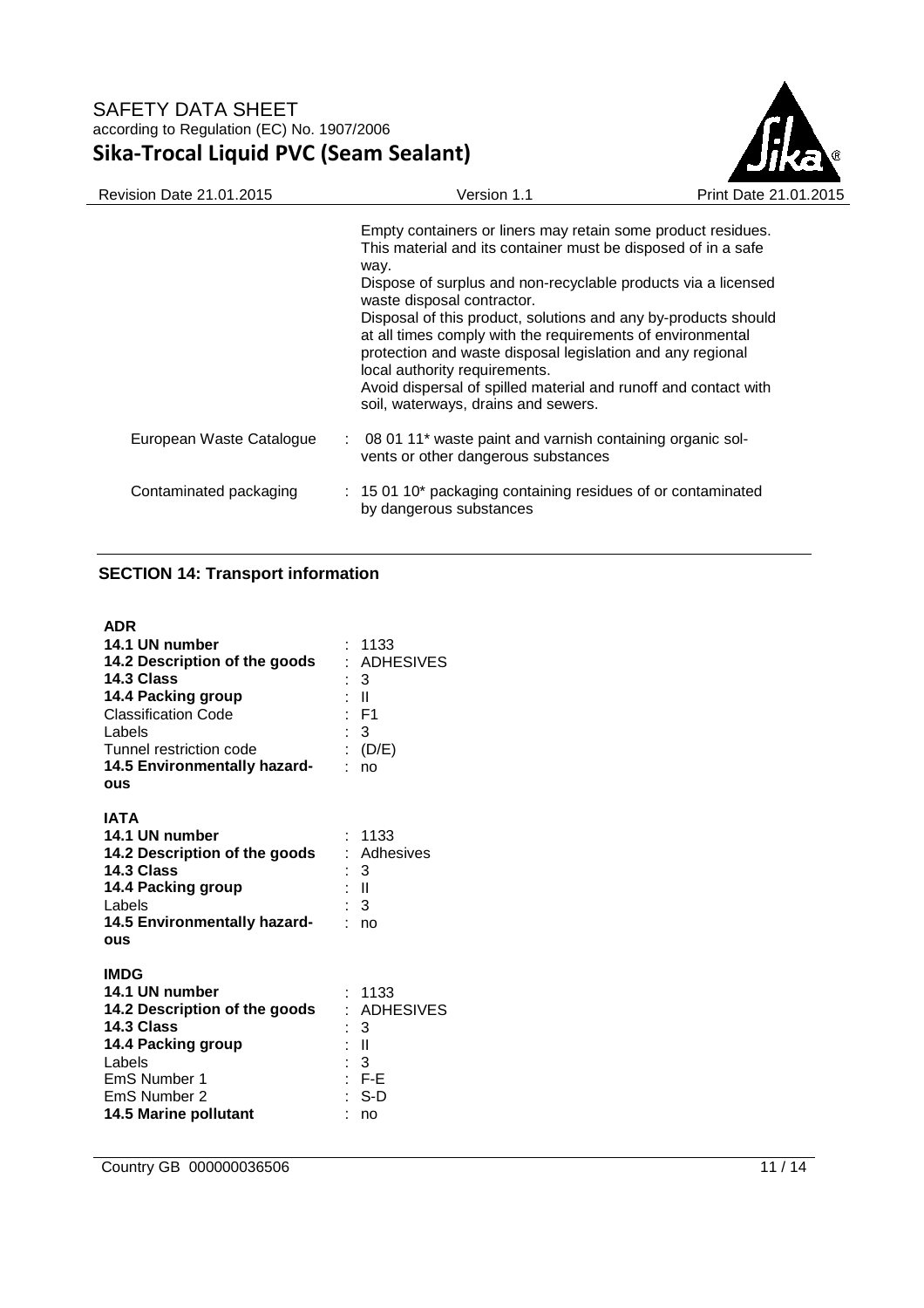

Revision Date 21.01.2015 **Version 1.1** Version 1.1 Print Date 21.01.2015

**14.6 Special precautions for user** No data available

**14.7 Transport in bulk according to Annex II of MARPOL 73/78 and the IBC Code** not applicable

# **SECTION 15: Regulatory information**

# **15.1 Safety, health and environmental regulations/legislation specific for the substance or mixture Labelling according to EC Directives (1999/45/EC)**

Hazard pictograms :





| Highly flammable | Harmful |                                                                                |                                                                                                                                                                                                                             |
|------------------|---------|--------------------------------------------------------------------------------|-----------------------------------------------------------------------------------------------------------------------------------------------------------------------------------------------------------------------------|
| R-phrase(s)      |         | $\therefore$ R11<br>R <sub>19</sub><br>R <sub>22</sub><br>R36/37<br>R40<br>R67 | Highly flammable.<br>May form explosive peroxides.<br>Harmful if swallowed.<br>Irritating to eyes and respiratory system.<br>Limited evidence of a carcinogenic effect.<br>Vapours may cause drowsiness and dizzi-<br>ness. |
| S-phrase(s)      |         | $:$ S36/37                                                                     | Wear suitable protective clothing and<br>gloves.                                                                                                                                                                            |

Hazardous components which must be listed on the label:

• 203-726-8 tetrahydrofuran

| <b>Prohibition/Restriction</b><br>REACH - Restrictions on the manufacture, placing on<br>: not applicable<br>the market and use of certain dangerous substances,<br>preparations and articles (Annex XVII) |                                                                                                                                                                                                                                               |  |                                                    |  |  |  |
|------------------------------------------------------------------------------------------------------------------------------------------------------------------------------------------------------------|-----------------------------------------------------------------------------------------------------------------------------------------------------------------------------------------------------------------------------------------------|--|----------------------------------------------------|--|--|--|
| REACH - Candidate List of Substances of Very High<br>Concern for Authorisation (Article 59).                                                                                                               |                                                                                                                                                                                                                                               |  | : None of the components are listed<br>(=> 0.1 %). |  |  |  |
| REACH - List of substances subject to authorisation<br>(Annex XIV)                                                                                                                                         |                                                                                                                                                                                                                                               |  | $:$ not applicable                                 |  |  |  |
| <b>REACH Information:</b>                                                                                                                                                                                  | All substances contained in our Products are<br>- preregistered or registered by our upstream suppliers, and/or<br>- preregistered or registered by us, and/or<br>- excluded from the regulation, and/or<br>- exempted from the registration. |  |                                                    |  |  |  |
| VOC-CH (VOCV)                                                                                                                                                                                              | $: 80 \%$                                                                                                                                                                                                                                     |  |                                                    |  |  |  |

Country GB 000000036506 12 / 14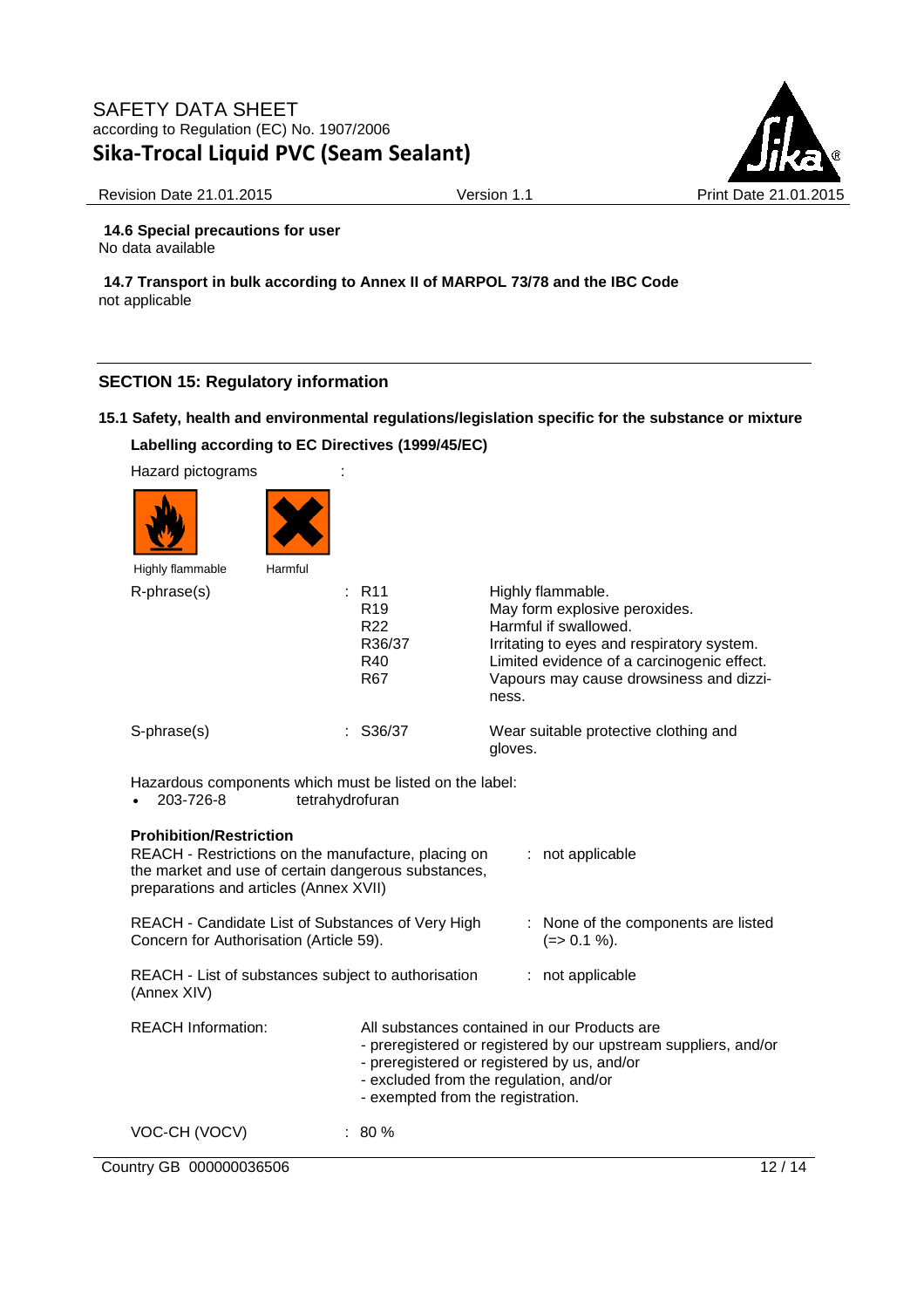

Revision Date 21.01.2015 **Version 1.1** Version 1.1 Print Date 21.01.2015

VOC-EU (solvent) : 80 %

If other regulatory information applies that is not already provided elsewhere in the Safety Data Sheet, then it is described in this subsection.

| Health, safety and environ-<br>mental regulation/legislation<br>specific for the substance or<br>mixture: | : The Chemicals (Hazard Information and Packaging for Sup-<br>ply) Regulations 2002<br>Control of Substances Hazardous to Health Regulations 2002<br>The Management of Health and Safety at Work Regulations<br>1999<br>Health and Safety at Work Act 1974 |
|-----------------------------------------------------------------------------------------------------------|------------------------------------------------------------------------------------------------------------------------------------------------------------------------------------------------------------------------------------------------------------|
|                                                                                                           | Environmental Protection Act 1990 & Subsidiary Regulations                                                                                                                                                                                                 |

### **15.2 Chemical Safety Assessment**

This product contains substances for which Chemical Safety Assessments are still required.

## **SECTION 16: Other information**

| <b>Full text of R-Phrases</b>    |                                             |
|----------------------------------|---------------------------------------------|
| R <sub>10</sub>                  | Flammable.                                  |
| R <sub>11</sub>                  | Highly flammable.                           |
| R <sub>19</sub>                  | May form explosive peroxides.               |
| R <sub>20</sub>                  | Harmful by inhalation.                      |
| R <sub>22</sub>                  | Harmful if swallowed.                       |
| R36/37                           | Irritating to eyes and respiratory system.  |
| R40                              | Limited evidence of a carcinogenic effect.  |
| R67                              | Vapours may cause drowsiness and dizziness. |
| Full text of H-Statements        |                                             |
| H <sub>225</sub>                 | Highly flammable liquid and vapour.         |
| H <sub>226</sub>                 | Flammable liquid and vapour.                |
| H302                             | Harmful if swallowed.                       |
| H <sub>319</sub>                 | Causes serious eye irritation.              |
| H332                             | Harmful if inhaled.                         |
| H335                             | May cause respiratory irritation.           |
| H336                             | May cause drowsiness or dizziness.          |
| H351                             | Suspected of causing cancer.                |
| Full taxt of other ehhraviotions |                                             |

#### **Full text of other abbreviations**

| Acute toxicity                                   |
|--------------------------------------------------|
| Carcinogenicity                                  |
| Eye irritation                                   |
| Flammable liquids                                |
| Specific target organ toxicity - single exposure |
|                                                  |